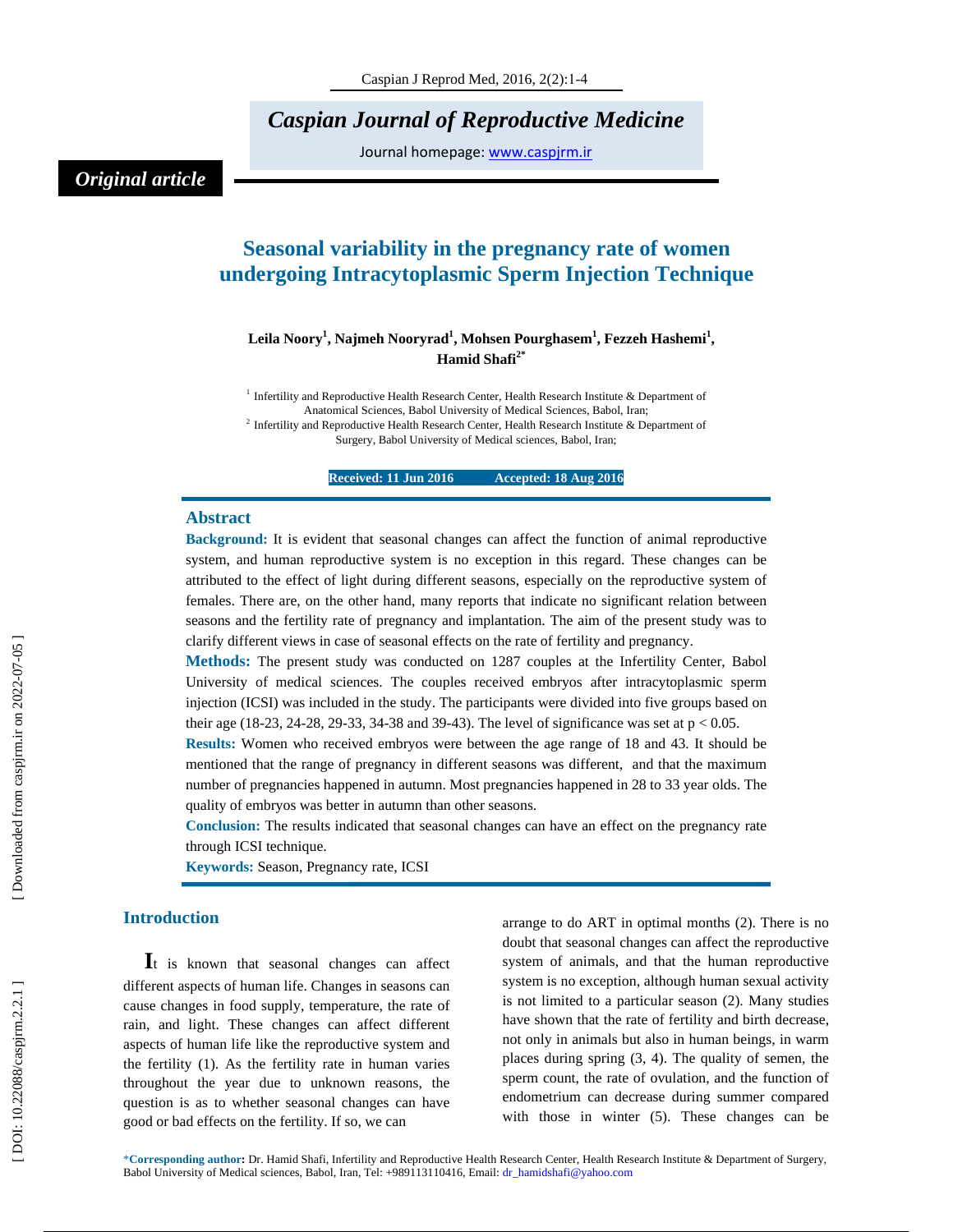attributed to the effect of light during different seasons, especially on the reproductive system of females. (6). There are various views on the effect of season on the human reproductive system. Some studies have reported no significant seasonal effects on the sperm parameters (count, motility, morphology). The decrease in sperm parameters have been reported when the body temperature increased artificially to the extent that it resembled the temperature in summer (7).

 Studies on animals like cows have shown that the heat stress of summer can cause a decrease in the fertility rate, which is due to the damage to the ovum (8). These findings show that the mammalian ovum, in its different stage of follicular growth, is susceptible to heat stress damage (9). In contrast, there are many reports that indicate no significant relationship between the seasonal changes and the fertility rate of pregnancy and implantation (2). According to different views on the effect of seasonal changes on the rate of fertility and pregnancy, we strove to conduct this study to investigate the effect of seasonal changes on the rate of pregnancy after embryo transferring was performed through an ICSI method.

#### **Materials and Methods**

This retrospective study was performed at the Infertility and Reproductive Health Research Center, affiliated with Babol University of Medical Sciences. The study was conducted on patients who received embryo after ICSI over the period between 2010 and 2014.



after embryo transfer.



Reprod Med

**Fig 2.:** Percentages of pregnancies in different age groups groups in different seasons

The documents of the patients were studied according to different seasons. The total number of patients who were accepted for ICSI at this center was 1287. Some documents were overlooked by the center for various reasons, and the patients were excluded from the study, as a result. The ovarian stimulation, the oocyte pickup, the embryo transfer process, and the reproductive success were all done based on the ordinary protocol of the center (10). According to the equalization of blastomers and fragmentation, all embryos were graded on A, B and C scales, and then the best quality was selected and transferred.

The patients were divided into five groups according to their age (18-23, 24-28, 29-33, 34-38 and 39-43). The frequencies of the variables were calculated using the SPSS version 22 and the statistical significance was evaluated using the Chi-square analyses. The level of significance was set at  $p < 0.05$ .

#### **Results**

Our study demonstrated that the range of pregnancy in different seasons was different, and also the maximum number of pregnancies happened in autumn (Figure 1).

According to the results, there are wide differences in the rates of pregnancy in different age groups in different seasons. Moreover, most pregnancies happened to 28-33 age group in spring. Women who received embryo were between 18 and 43 years of age (Figure 2).

The period of infertility was between 1 to 10 years Fig 1.: Maximum pregnancy rate was observed in autumn for couples attending the center. On average, each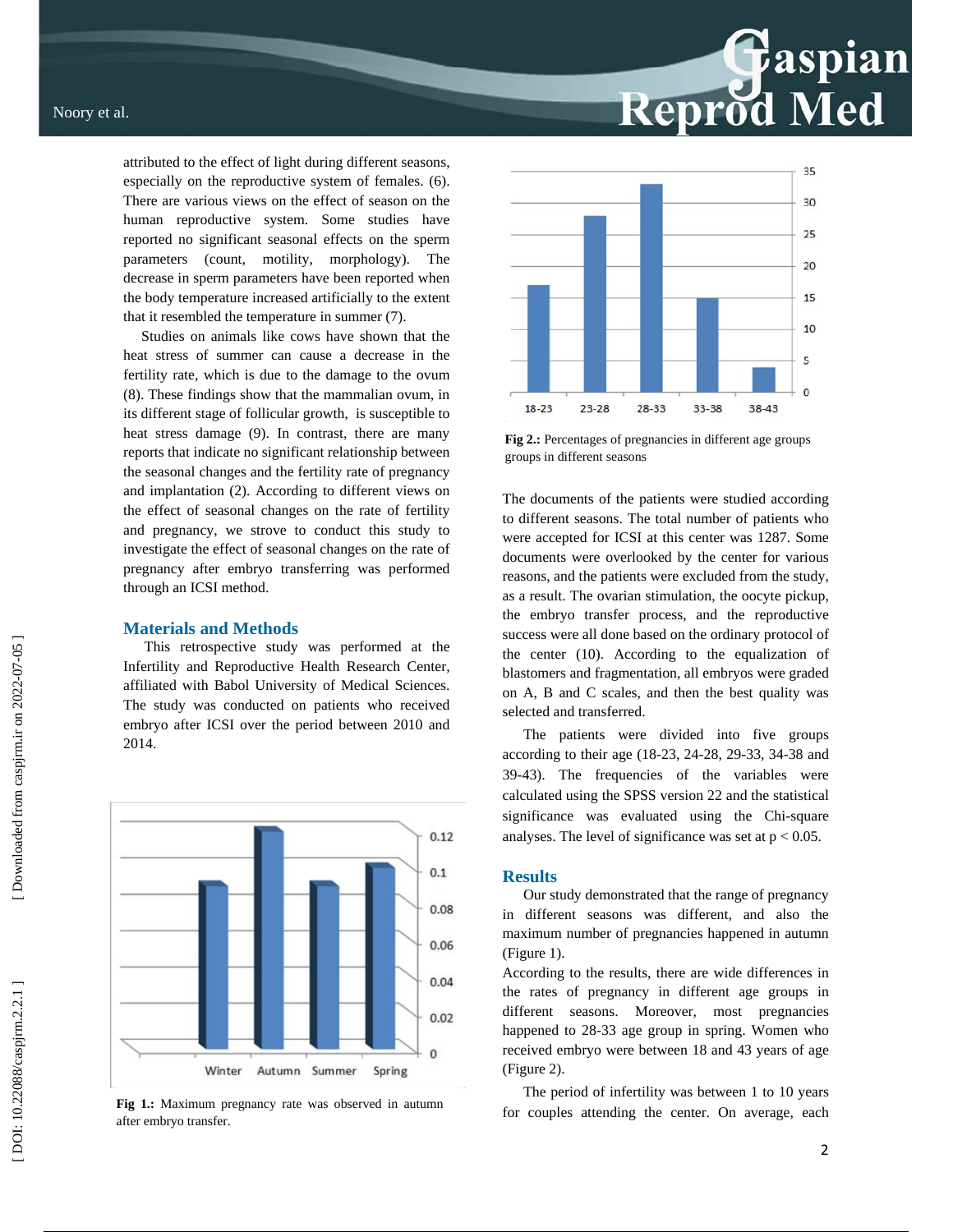#### Seasonal variability in pregnancy rate of …



**Fig 3.:** Quality of embryos in various seasons

couple attended the center for 1 to 4 times. The best quality embryos were identified in autumn (Figure 3).

#### **Discussion**

Research demonstrates that there are various views on the effect of seasonal changes on the reproductive system. Due to the wide varieties of light and temperature in different environments, the results of different studies could not be compared with one another. Since research studies have various views about the effect of seasons, we can claim that seasonal effect is very complicated (2).

 In the year 2000, Rojansk reported a low rate of pregnancies, although good quality embryos were seen in spring. On the other hand, he found a high rate of pregnancies in autumn, although the worst quality embryos were seen then (2, 10). This finding is congruent with the result of our study as a high rate of pregnancies was seen in autumn, although we found better quality embryos compared with what they had found. It can be claimed that better embryos will lead to better outcomes; accordingly, there is a one-to-one correspondence between the quality of embryos and the pregnancy rate. In another study, Wunder et al. showed no seasonal differences in the rates of fertility and pregnancy. In his study, the highest rate of pregnancy was in December, even though the number of transferred embryos was low in this month. These results were not statistically significant (2). In another study conducted in Australia, the highest rate of pregnancies was seen in December. This result is in line with the result of our study (11). Another study from the Netherlands demonstrated that the rate of fertility, the quality of the embryos, and the rate of

# Reprod Med

pregnancy were high in November (12). Some studies illustrated the effect of seasonal changes in ART in mammalians and reported that the maturation of ovum was very weak in winter (13). Al-katanani et al. reported that the heat stress of summer caused a decrease in the fertility rate of cows, and that even cooling the cows 42 days before the ovulation cannot prevent the effect of heat stress on the quality of ovum (8).

 The effect of seasonal changes on the sperm parameters is still controversial. Some studies indicated that seasonal changes caused a decrease in the sperm count; on the other hand, other studies reported no seasonal effect on sperm parameters (7). Carlsen found no seasonal effect on sperm parameters in his study. He only found lower concentrations of sperm in May compared with those of October, which was not statistically significant  $(7)$ .

 In the same vein, Saint and Levine reported high rates of sperm concentrations after summer, and they also found sperms with high quality in winter and spring (5). There are some hypotheses about how the rates of pregnancy and fertility are related to annual changes in sunlight.

 It is highly assumed that hypophysis and hypothalamus; neurotransmitters and Melatonin are related to fertility. The effect of seasonal changes on human fertility is thought to be directly related to the effect of melatonin and neurotransmitters on the body organs (14). Melatonin is the product of the pineal gland and can control the function of female gonad as well as the reproductive system of mammalians (15). Research indicates that female mice that received melatonin showed blocked ovulation (16); nevertheless, the role of melatonin in the reproductive system is not definitely known yet. Moreover, the rate of ovulation and the endometrium functions decreased in winter due to the weak sun light (6). But these findings can not be attributed to pregnancies of ART because the hypothalamus-hypophisis pathways were suppressed in ART (2).

To sum up, the results of this study revealed a significant difference in pregnancy in autumn. We came to this conclusion through studying the patients who attended the infertility center between 2010 and 2014. We also found the effect of seasonal changes on the quality of embryos. Finally, our findings are consistent with the results of studies that found seasonal changes had effects on the fertility rate.